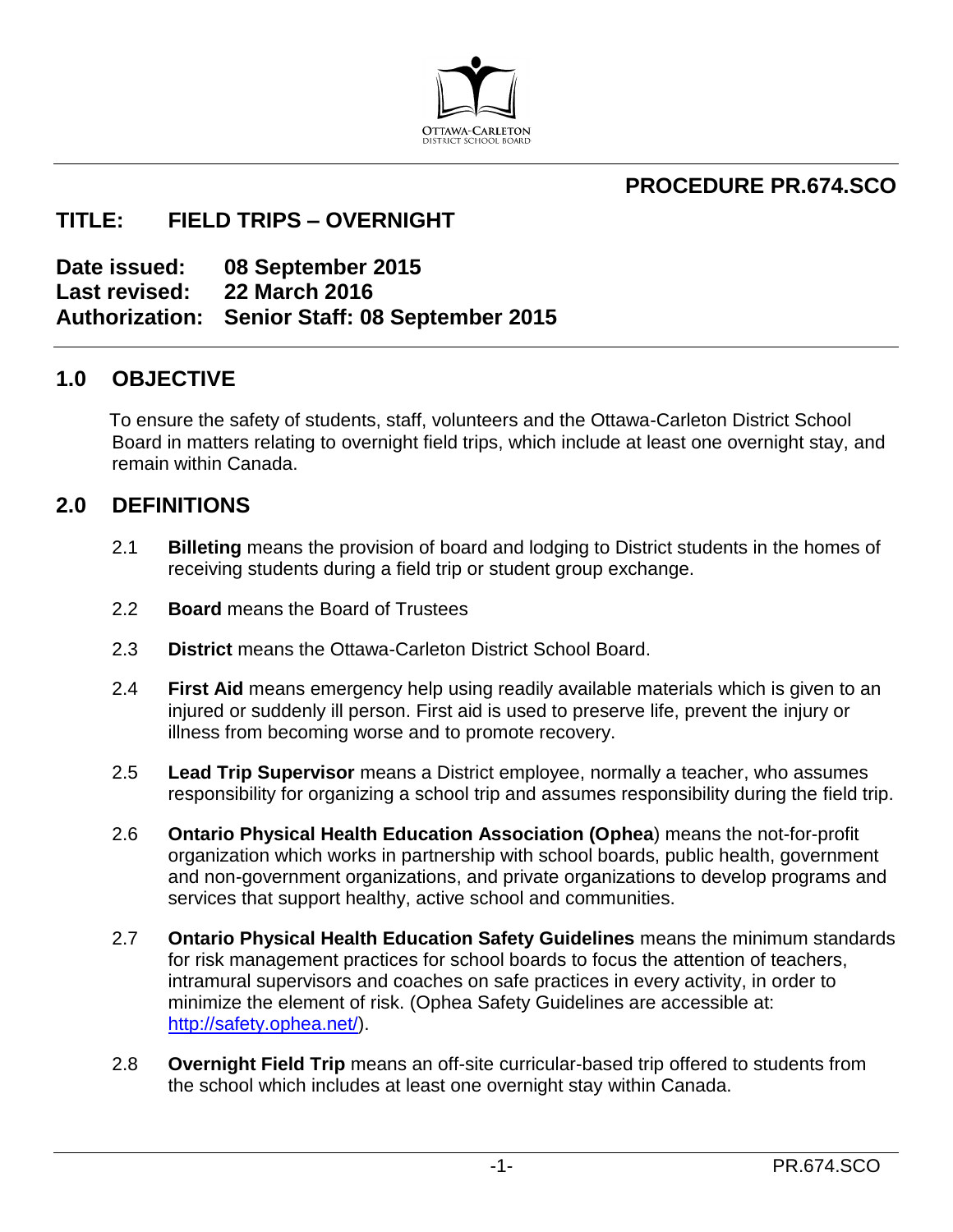- 2.9 **Program Service Provider** means a business, organization or agency which provides a service and/or educational program to support or facilitate the planned itinerary or activities during a field trip or excursion.
- 2.10 **Student Group Exchange** refers to an educational tour where students are provided board and lodging in the homes of a receiving student and family. This procedure only applies to student exchanges organized by the District and are not independently organized by the student's parents/guardians.
- 2.11 **Trip Supervisor(s)** means other District employees or volunteers who may be assigned responsibilities as defined by the Lead Trip Supervisor in the organizing or execution of a field trip.
- 2.12 **Volunteer** means an unpaid individual who attends a field trip to assist the Lead Trip Supervisor in carrying out their duties.

## **3.0 RESPONSIBILITY**

- 3.1 The School Superintendent is responsible for the authorization of all overnight trips.
- 3.2 The school principal is responsible for:
	- a) ensuring that the proposed field trip will adhere to all District policies and procedures;
	- b) reviewing and approving OCDSB 639 Overnight Pre-trip Approval Plan;
	- c) ensuring that activities planned are age appropriate and suitably related to curricular expectations and learning outcomes;
	- d) the principal is responsible for ensuring that all fundraising conforms to Ministry guidelines and District policies and procedures, if required;
	- e) ensuring appropriate transportation and supervision have been arranged; and
	- f) ensuring that the Lead Trip Supervisor has access to a means of communication immediately prior to and throughout the international trip, where possible.
- 3.3 The Lead Trip Supervisor is responsible for:
	- a) ensuring that the proposed school trip will adhere to all District policies and procedures;
	- b) completing OCDSB 639 Overnight Pre-trip Approval Plan to the school principal for review and approval before involving the parents or students in the planning process;
	- c) preparing OCDSB 905 Parental Consent for Overnight Trip Participation Form;
	- d) making the arrangements for the trip, including transportation;
	- e) ensuring adequate supervision on the trip;
	- f) monitoring the behaviour of all participants; and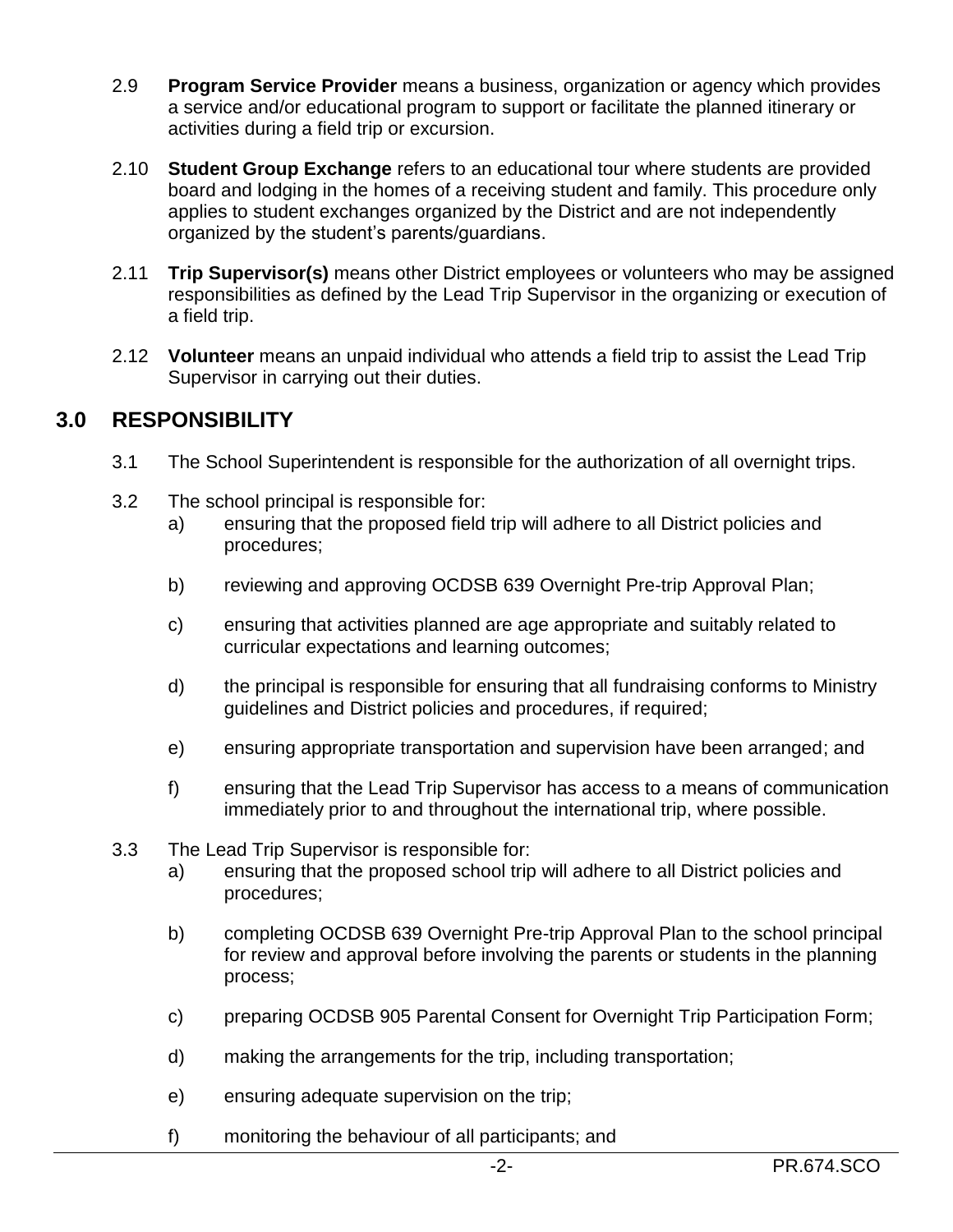- g) ensuring the security of personal information collected about students.
- 3.4 Trip Supervisors are responsible for assisting the Lead Trip Supervisor in carrying out the responsibilities that have been assigned for the duration of the trip.
- 3.5 Volunteers are responsible for:
	- a) assisting the staff, at the direction of the Lead Trip Supervisor, in carrying out the responsibilities they have been assigned for the duration of the trip; and
	- b) completing OCDSB Form 649 Field Trip Volunteer Acknowledgement and Disclaimer Waiver for approval by the school principal.
- 3.6 Parents/Guardians are responsible for:
	- a) completing and submitting all required consent forms;
	- b) informing staff of any special individual needs of their child(ren);
	- c) supplying any necessary medication, equipment or supporting documentation needed to accommodate those special needs; and
	- d) making themselves aware of all details of the itinerary, contact numbers and travel arrangements as provided by the Lead Trip Supervisor.
- 3.7 Students are responsible for following the District and School Codes of Conduct at all times during the trip.

## **4.0 PROCEDURE**

### General Planning

- 4.1 All overnight trips must have clearly stated, reasonable and attainable educational objectives which are curriculum related and/or may constitute part of an ongoing school activity.
- 4.2 All overnight trips must be approved in advance by the principal, and approved by the school superintendent at least twenty school days before departure, except for extenuating circumstances, such as competitions where advance notice is not possible.
- 4.3 Participation on a field trip is voluntary and requires written consent from the parent/guardian or, where a student is 18 years of age or older, the student's written consent.
- 4.4 Reasonable efforts will be made to ensure that all overnight field trips are both equitable and accessible to encourage the participation of all eligible students.
- 4.5 Field trip costs are expected to be affordable to students and approved by the principal. Schools will make known the availability of and will provide financial assistance for students in need. Costs, including fundraising, will be reviewed annually with input from the school council.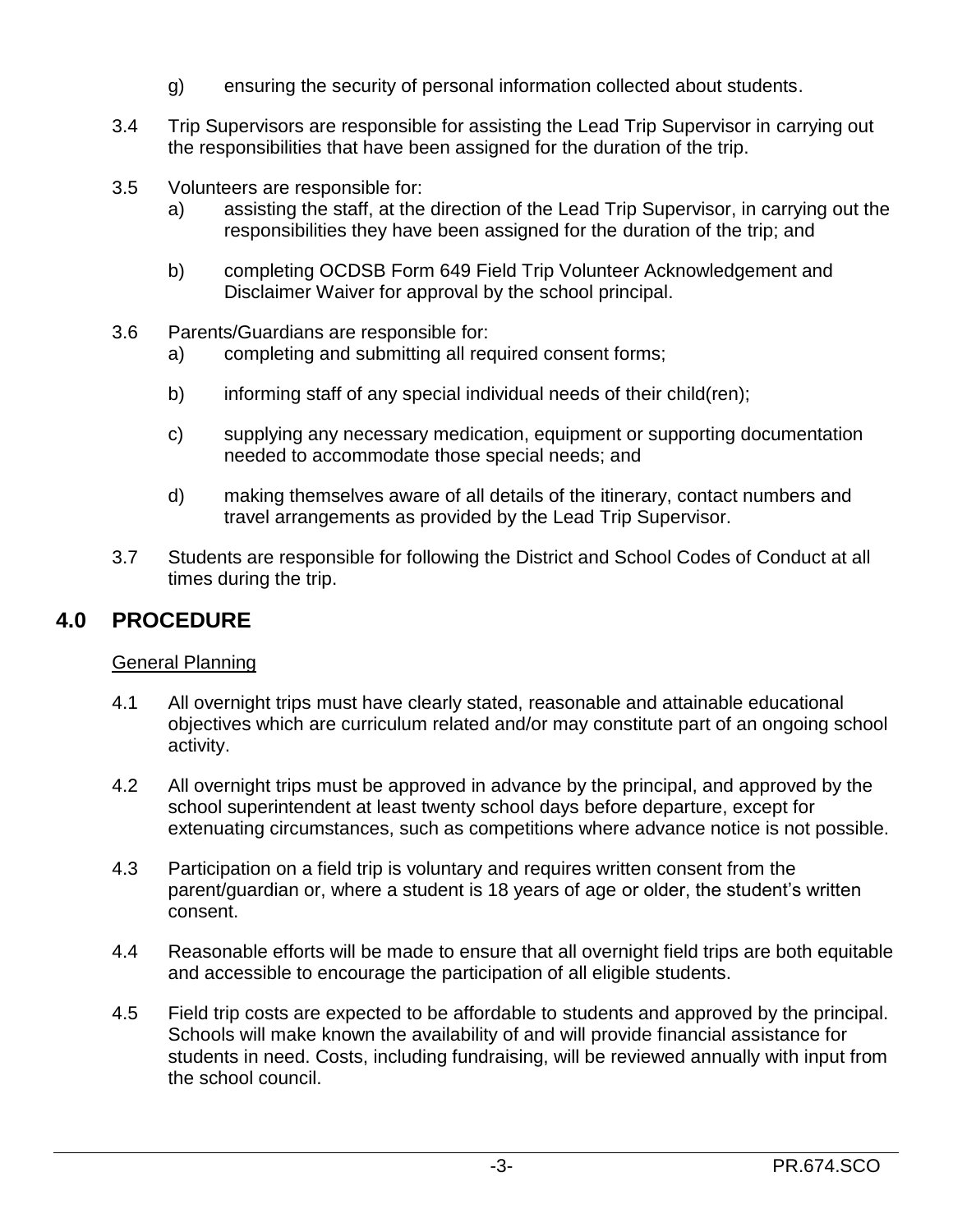### Trip Planning

- 4.6 The Lead Trip Supervisor will submit OCDSB 639 Overnight Pre-trip Approval Plan to the principal for review and approval. This must be signed by the Lead Trip Supervisor, the principal and the Superintendent prior to any communication with students and parents. The form will indicate in general terms:
	- a) the curricular focus, and description of the educational purpose, the type of trip, the destination, and the dates;
	- b) the school days affected;
	- c) the travel route, means of transportation, likely accommodation, proposed itinerary, tour operator or Program Service Provider (if applicable) and estimated cost per student;
	- d) the number of students, number of staff, number of volunteers and the adult/student ratio proposed; and
	- e) the inherent risk, including the OSBIE risk rating and identification of the first aid provider, if required based on the OBSIE risk rating; and

| Grade                                                                                                                           | <b>Field Trips</b>   | <b>Special Education **</b> |
|---------------------------------------------------------------------------------------------------------------------------------|----------------------|-----------------------------|
| $K-3$                                                                                                                           | Not permitted        | Not permitted               |
| $4 - 6$                                                                                                                         | 1 adult/8 students   | 1 adult/8 students          |
| $7 - 8$                                                                                                                         | 1 adult/10 students  | 1 adult/10 students         |
| $9 - 12$                                                                                                                        | 1 adult/ 15 students | 1 adult/10 students         |
| Both male and female supervisor (s) and/or volunteer(s) are required, unless<br>student participants represent only one gender. |                      |                             |

f) Ensure that the supervision requirements are appropriately met, as follows:

\*\* applies to system classes but excludes gifted program students (supervised according to their grade level)

- 4.7 Before approving a field trip the principal will be satisfied that:
	- a) the Lead Trip Supervisor, Trip Supervisor(s), and volunteer(s) understand Board policies and procedures defining their responsibilities and liabilities;
	- b) the students, the Lead Trip Supervisor, Trip Supervisor(s), and volunteer(s) receive adequate information about the trip; and,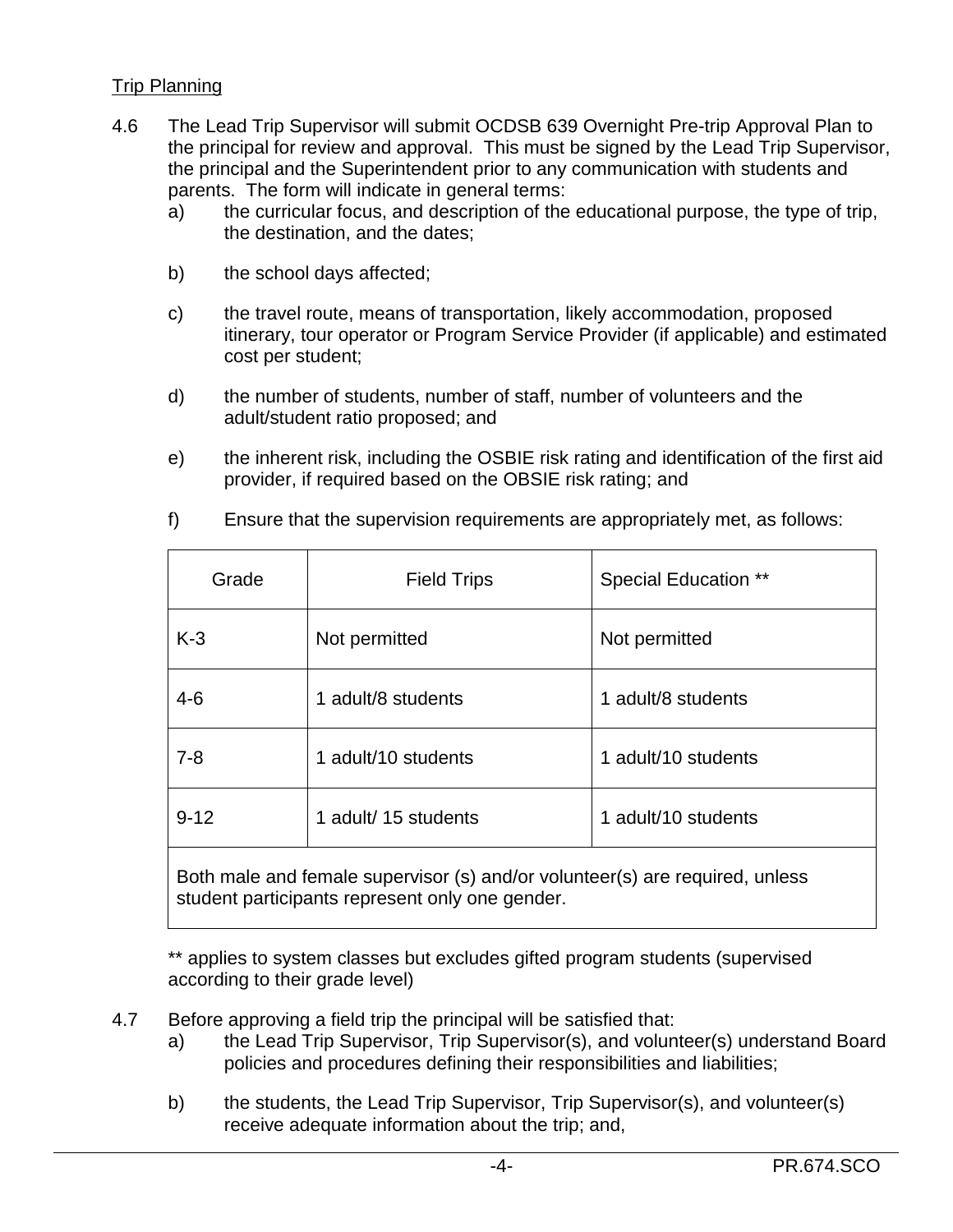- c) arrangements are in place for covering all the safety, legal and financial obligations involved. This includes student safety plans and following Ophea guidelines for sports, where required.
- 4.8 When planning an overnight field trip, the Lead Trip Supervisor must make reasonable efforts to consider the following so that staff, parents/guardians and students are fully informed and able to meet the requirements for participation:
	- a) timelines
		- i. respect timelines depending upon the nature of the educational tour, for approval, payment of deposits, final list of participants etc.;
		- ii. respect timelines to give notice to parents to complete any required documentation, financing, or special requirements; and
		- iii. allow sufficient time to select and secure appropriate staff and volunteers and to offer them any training that might be necessary.
	- b) itinerary development
		- i. ensure that the trip has clearly stated, reasonable and obtainable educational goals;
		- ii. ensure that planned activities are age-appropriate for all students on the trip;
		- iii. draft a daily itinerary based on curricular scope and number of days;
		- iv. confirm compliance with Ophea safety guidelines for physical activities;
		- v. determine whether any additional specialized training is required by accompanying staff, given the itinerary; and
		- vi. assign tasks and areas of responsibility to each trip supervisor, with the approval of the principal so that all points on the itinerary are adequately supervised.

### **Transportation**

- 4.9 The Lead Trip Supervisor will arrange in advance any required transportation to be used throughout the trip, provide a list to the principal of all modes of transportation to be used throughout the trip and ensure designated adult supervision on any bus or van used during school trip activities from starting location to end location.
- 4.10 When staff, parents or volunteer(s) transport students, a form OCDSB 657 Authorization to Transport Students Participating in School Events must be completed and signed by the principal, the driver, and the owner if the driver does not own the vehicle; these forms are to be kept by the principal.
- 4.11 Where a Program Service Provider, travel company or educational exchange organization is being used, they must be registered under the *Travel Industry Act* (1990) and possess a valid registration number. The Lead Trip Supervisor must obtain proof of Program Service Provider or travel agency Certificate of Insurance indicating comprehensive general liability coverage and the name and contact details of the liaison person in Canada who is available both prior to and during the tour.
- 4.12 Details regarding all transportation to be used throughout the trip will be listed in OCDSB 905 Parental Consent for Overnight Trip Participation Form.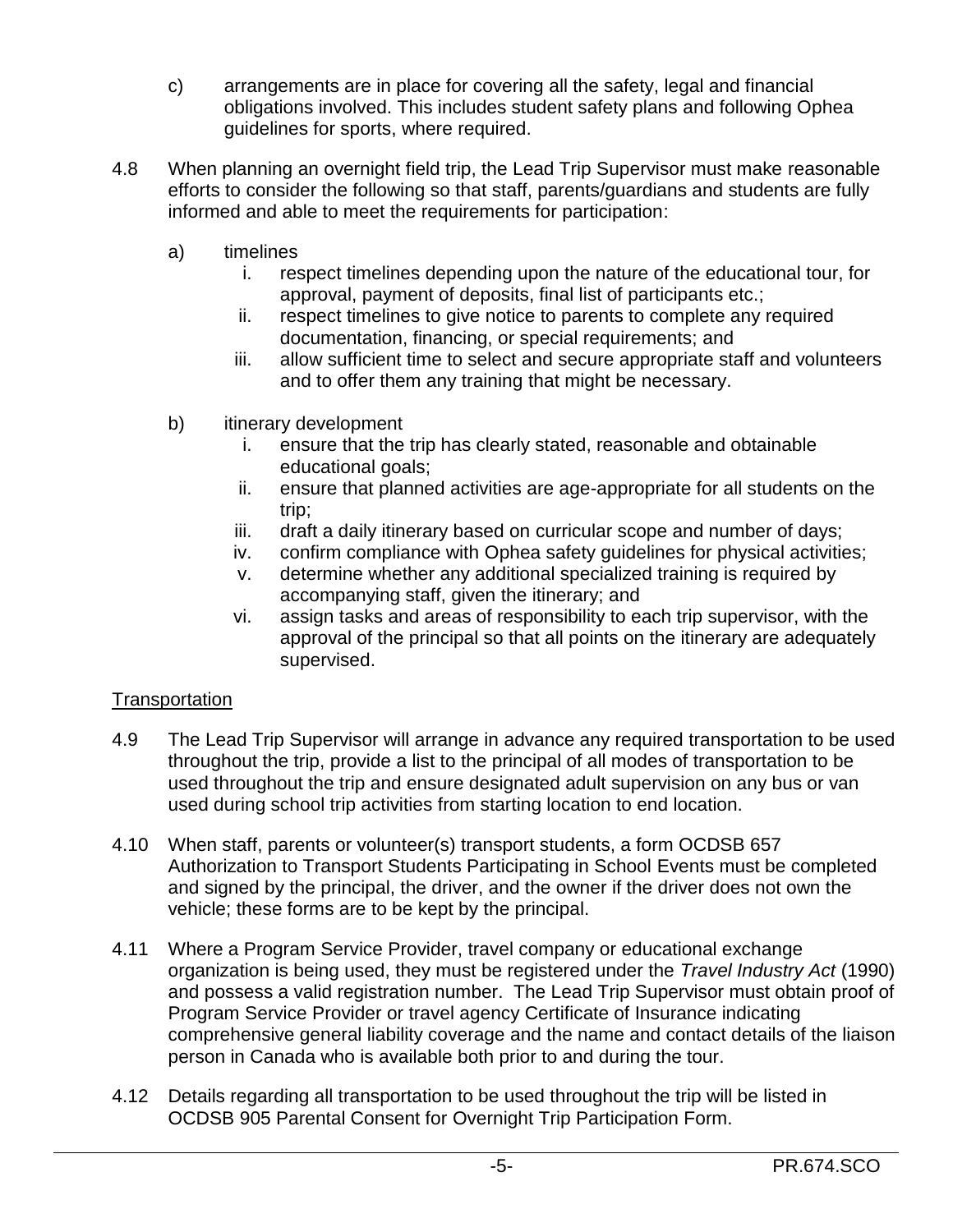#### Accommodation

- 4.13 Accommodation must be arranged in advance and be appropriate to the nature of the trip, to the curricular activities planned and to the ages and needs of the students.
- 4.14 Room allocation for staff and students must adequately address supervision considerations, gender and special needs.
- 4.15 If billeting is being used, all efforts must be made to make suitable and compatible matches. Police reference checks will be obtained where possible, otherwise precautionary measures must be made to ensure the safety of students and the suitability of the host family. Every student must have continual phone access to a Trip Supervisor.

#### Insurance

- 4.16 The Lead Trip Supervisor must ensure that insurance requirements are met for all of the following categories:
	- a) trip cancellation;
	- b) accident;
	- c) medical; and
	- d) loss/damage to baggage or equipment.
- 4.17 The trip participants will pay costs for all extended medical insurance coverage. The entire group travelling is required to be covered by a comprehensive group insurance plan with the cost shared amongst all participants.

#### Risk Management and Safety Planning

- 4.18 The Superintendent of Instruction, Principal, and Lead Trip Supervisor will assess potential risks, and consider strategies to mitigate risk, as part of the pre-trip approval process.
- 4.19 The Lead Trip Supervisor will ensure that the Supervisor/Student ratio meets the requirements at all points during the trip. They will inform students and parents of safety requirements, expectations for appropriate student behavior, and standard emergency procedures.
- 4.20 All activities that include risk will be clearly indicated in OCDSB 905 Parental Consent for Overnight Trip Participation Form.

### Budgeting and Financial Accountability

- 4.21 Reasonable efforts will be made to offer a trip that is affordable to students.
- 4.22 All fundraising and financial transactions will comply with all current OCDSB fundraising and funds management policies and procedures.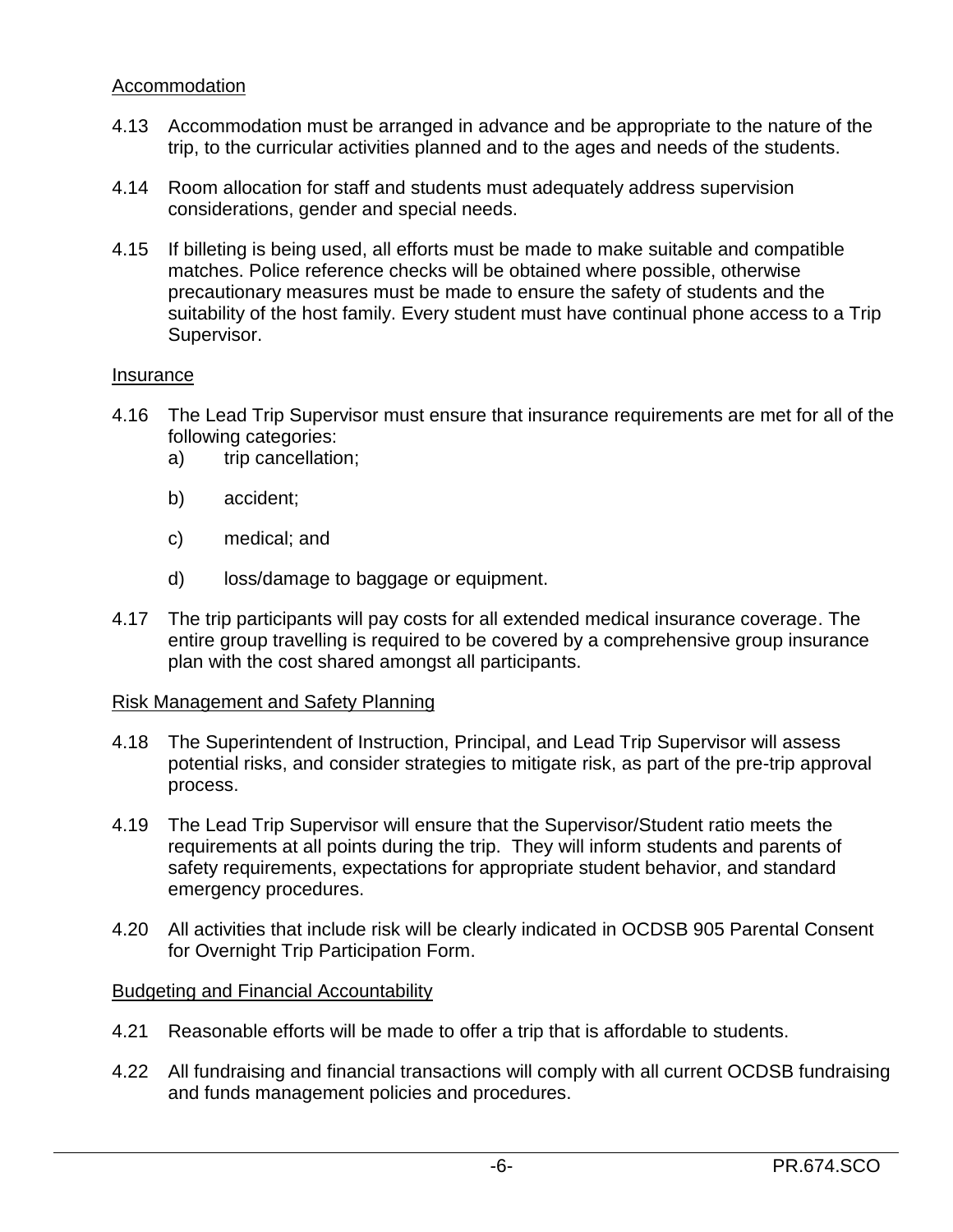4.23 Where appropriate, depending on the nature of the overnight trip, the Lead Trip Supervisor will designate a trip supervisor to oversee a budget which will include, but not be limited to, a clearly articulated payment schedule if required, a complete OCDSB 906 Field Trip Cancellation and Refund Policy, and a schedule with anticipated revenues for any planned fundraising activities.

#### Communications Planning

- 4.24 All Trip Supervisors, and the principal or designate, will have access to all relevant contact and medical information throughout the trip.
- 4.25 There will be a local information number, accessible at any time, for parents/guardians and staff to use in an emergency situation.

#### Trip Promotion

- 4.26 An information package will be prepared with the trip itinerary, parental consent forms, costs, parental expectations, student expectations, the school Codes of Conduct, and all other required or relevant information that the Lead Trip Supervisors feel should be included.
- 4.27 The Lead Trip Supervisor will ensure that a signed agreement has been obtained from each parent/guardian to pay for an individual student to return in the case of an incident that involves a serious breach of Code of Conduct.

#### Pre-Trip Review Process

- 4.28 Supervision duty coverage and lesson plans will be available and complete for incoming occasional teachers.
- 4.29 The principal will ensure that every trip supervisor has a copy of the emergency information.

#### **Supervision**

- 4.30 The Lead Trip Supervisor is responsible for the supervision and safety of students at all times during a trip. An accurate attendance count must be taken by the supervisor(s) at all points of departure.
- 4.31 Supervisors must ensure that they have pertinent information and equipment in their possession at all times including but not limited to medical information, first aid kit, and home or other telephone numbers.
- 4.32 Supervisors assuming responsibility for supervising waterfront activities including swimming and canoeing must have, or be assisted by a person who has, qualifications as stated in the most recent/current Ontario Physical Education Safety Guidelines
- 4.33 Volunteers for overnight field trips must be approved in accordance with District Policy P.067.SCO: Volunteers, and District Procedure PR.555.SCO: Volunteers.
- 4.34 Prior to departure, all supervisors and accompanying volunteers are expected to know the details of the field trip, and their specific responsibilities.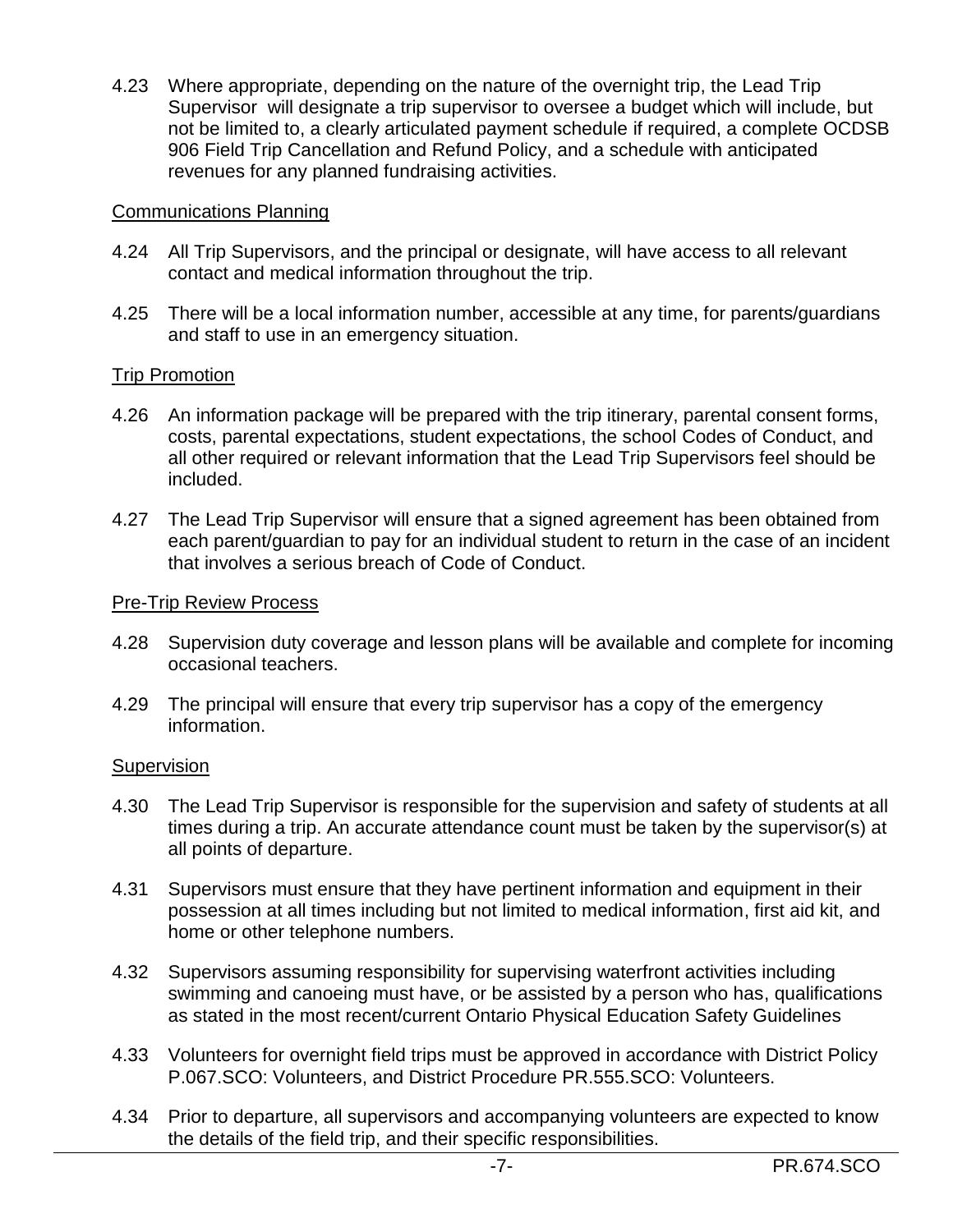- 4.35 Supervisors and volunteers are expected to support the school Code of Conduct and to report any inappropriate conduct to the Lead Trip Supervisor.
- 4.36 The Lead Trip Supervisor, Trip Supervisor(s) and volunteer(s) are expected to adhere to the schedule/itinerary.
- 4.37 All board policies and procedures apply to students, staff and volunteers for the duration of the trip.
- 4.38 When a student's behaviour on a trip is so disruptive and/or inappropriate as to cause the immediate cancellation of his/her participation in the trip, the student will be returned to school/home immediately, at the parents' expense. This decision will be at the discretion of the Lead Trip Supervisor, in consultation with the principal. The parent will be notified of this decision. The student should be accompanied by a staff member. In special circumstances, a student may be accompanied by another adult or returned to the school or home unaccompanied taking into consideration such factors as the student's age, maturity, distance to be travelled, the method of transportation, and with the parent's knowledge and consent.
- 4.39 All trip supervisors must understand their roles and responsibilities in an emergency and must ask for clarification if there is confusion.
- 4.40 All supervisors will regularly review security protocols with students as appropriate, such as staying in groups of at least three, staying in rooms at night, what to do if a student gets lost.
- 4.41 All supervisors will continue to reinforce student responsibilities and the boundaries of behaviour, particularly during unstructured time.
- 4.42 The Lead Trip Supervisor will document any breaches of the Code of Conduct or other serious incidents. Before imposing sanctions, s/he will discuss any issues with the school principal.

#### Post-Trip Review

- 4.43 If there are any issues arising from the trip that require immediate attention, the Lead Trip Supervisor will make the principal aware of them upon return. An OBSIE incident report will be completed, if required.
- 4.44 Where appropriate following an overnight trip, a meeting will be held of all trip supervisors and volunteers in order to discuss the successes and challenges of the trip. This will include evaluations of the itinerary and activities, the safety protocols, transportation and accommodation, stakeholder satisfaction, issues, concerns and recommendations. In such cases, a report will be written for the Principal by the Lead Trip Supervisor.
- 4.45 Trip expenses must be reconciled and any extra funds distributed to parents/guardians after all expenses have been accounted for by the Lead Trip Supervisor.